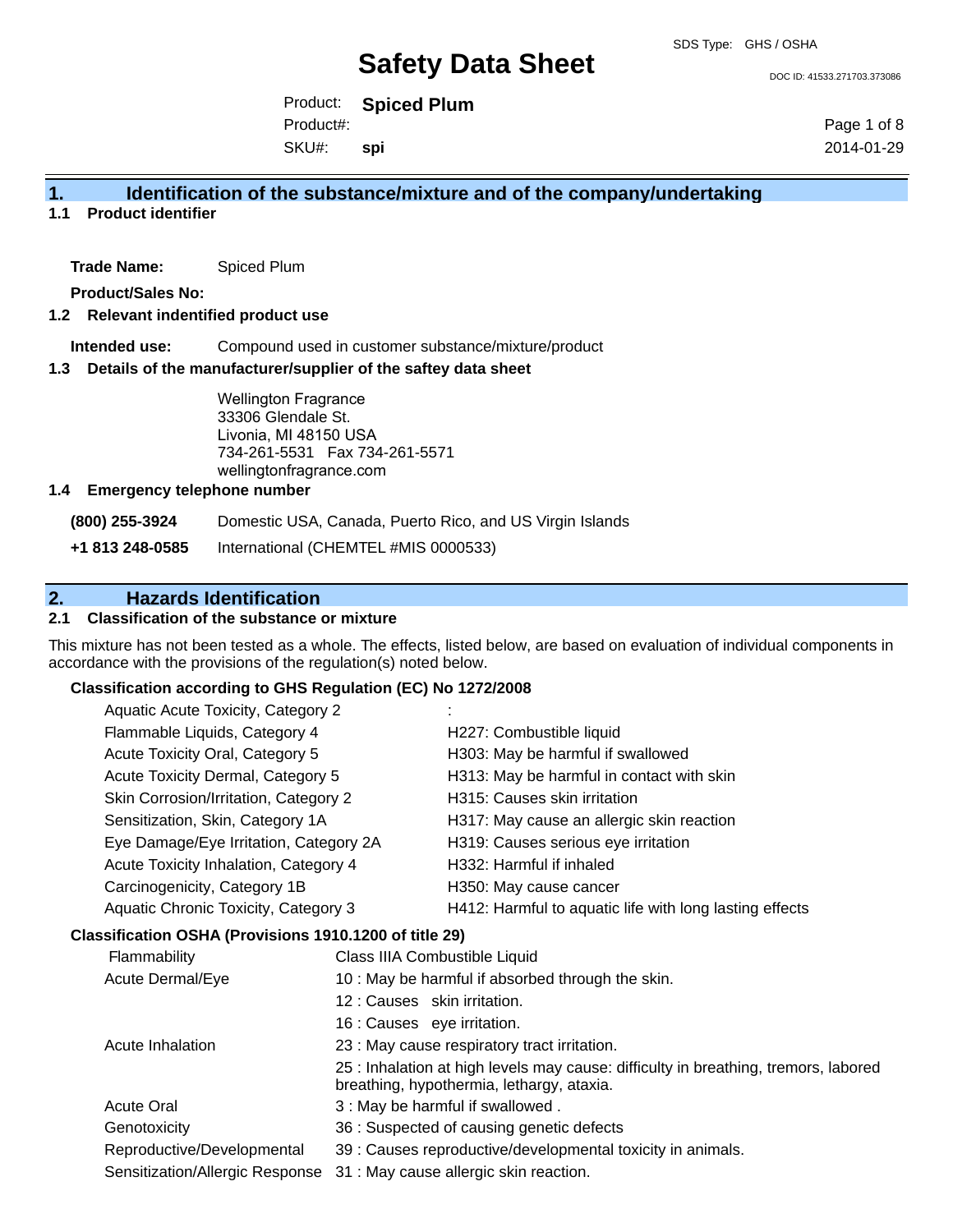DOC ID: 41533.271703.373086

|                             | Product:  | <b>Spiced Plum</b>                                                                                                                                                                        |             |
|-----------------------------|-----------|-------------------------------------------------------------------------------------------------------------------------------------------------------------------------------------------|-------------|
|                             | Product#: |                                                                                                                                                                                           | Page 2 of 8 |
|                             | SKU#:     | spi                                                                                                                                                                                       | 2014-01-29  |
| <b>Target Organ Effects</b> |           | 26 : Prolonged or repeated ingestion may cause damage to: kidneys, liver, spleen,<br>thymus gland, stomach, gastrointestinal tract, testes, brain, hematopoietic system,<br>nasal cavity, |             |
|                             |           | 28 : Prolonged or repeated Dermal Exposure may cause damage to: kidneys, skin                                                                                                             |             |
| Carcinogenicity             |           | This mixture contains ingredients identified as carcinogens, at 0.1% or greater,<br>by the following: None [X] ACGIH [ ] IARC [ ] NTP [ ] OSHA [ ]                                        |             |

### **2.2 Label elements**

## **Labelling (REGULATION (EC) No 1272/2008)**

**Hazard pictograms**



## **Signal Word: Danger, Warning**

### **Hazard statments**

| H <sub>22</sub> 7 | Combustible liquid                                |
|-------------------|---------------------------------------------------|
|                   |                                                   |
| H <sub>303</sub>  | May be harmful if swallowed                       |
| H313              | May be harmful in contact with skin               |
| H <sub>315</sub>  | Causes skin irritation                            |
| H317              | May cause an allergic skin reaction               |
| H319              | Causes serious eye irritation                     |
| H332              | Harmful if inhaled                                |
| H <sub>350</sub>  | May cause cancer                                  |
| H412              | Harmful to aquatic life with long lasting effects |
|                   |                                                   |

### **Precautionary Statements**

### **Prevention:**

| P <sub>201</sub>     | Obtain special instructions before use                                                                                                                         |
|----------------------|----------------------------------------------------------------------------------------------------------------------------------------------------------------|
| P <sub>202</sub>     | Do not handle until all safety precautions have been read and understood                                                                                       |
| P <sub>235</sub>     | Keep cool                                                                                                                                                      |
| P <sub>264</sub>     | Wash hands thoroughly after handling                                                                                                                           |
| P <sub>271</sub>     | Use only outdoors or in a well-ventilated area                                                                                                                 |
| P272                 | Contaminated work clothing should not be allowed out of the workplace                                                                                          |
| P273                 | Avoid release to the environment                                                                                                                               |
| P <sub>281</sub>     | Use personal protective equipment as required                                                                                                                  |
| Response:            |                                                                                                                                                                |
| P302 + P352          | IF ON SKIN: Wash with soap and water                                                                                                                           |
| $P304 + P312 + P340$ | IF INHALED: Call a POISON CENTER or doctor/physician if you feel unwell Remove victim<br>to fresh air and keep at rest in a position comfortable for breathing |
| $P305 + P351 + P338$ | IF IN EYES: Rinse cautiously with water for several minutes Remove contact lenses if<br>present and easy to do. continue rinsing                               |
| $P308 + P313$        | IF exposed or concerned: Get medical advice/attention                                                                                                          |
| P312                 | Call a POISON CENTER or doctor/physician if you feel unwell                                                                                                    |
| $P333 + P313$        | If skin irritation or a rash occurs: Get medical advice/attention                                                                                              |
| $P337 + P313$        | If eye irritation persists: Get medical advice/attention                                                                                                       |
| P362                 | Take off contaminated clothing and wash before reuse                                                                                                           |
|                      |                                                                                                                                                                |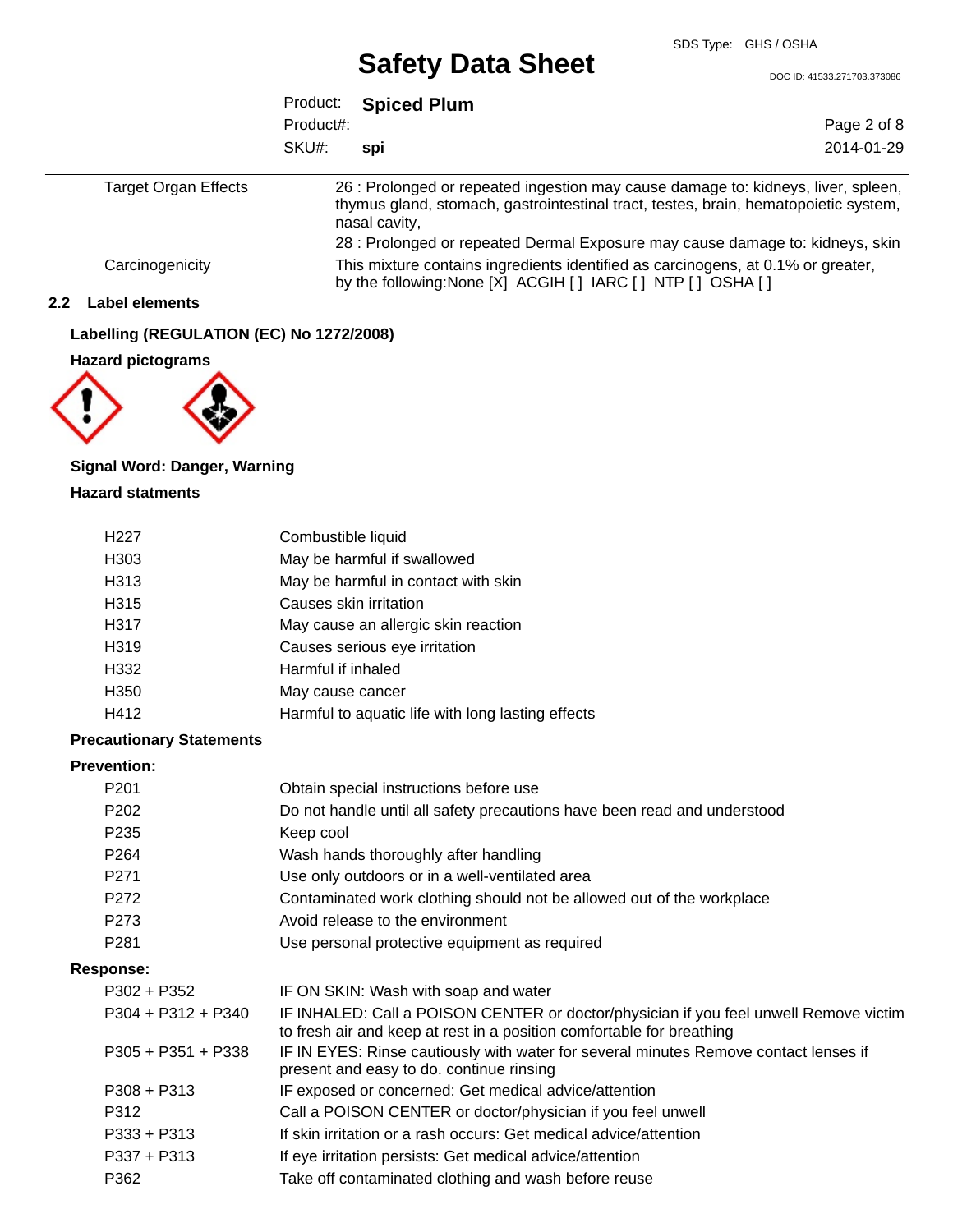DOC ID: 41533.271703.373086

| Page 3 of 8                 |
|-----------------------------|
| 2014-01-29                  |
| Product: Spiced Plum<br>spi |

| P363        | Wash contaminated clothing before reuse                                                     |
|-------------|---------------------------------------------------------------------------------------------|
| P370 + P378 | In case of fire: Use Carbon dioxide (CO2), Dry chemical, or Foam for extinction. Do not use |
|             | a direct water jet on burning material                                                      |

### **2.3 Other Hazards**

**no data available**

## **3. Composition/Information on Ingredients**

### **3.1 Mixtures**

This product is a complex mixture of ingredients, which contains among others the following substance(s), presenting a health or environmental hazard within the meaning of the UN Globally Harmonized System of Classification and Labeling of Chemicals (GHS):

| CAS#<br>Ingredient                                    | EC#                 | Conc.<br>Range                                           | <b>GHS Classification</b>                      | <b>OSHA Classification</b>         |
|-------------------------------------------------------|---------------------|----------------------------------------------------------|------------------------------------------------|------------------------------------|
| 104-55-2                                              | 203-213-9           | 20 - 30 %                                                | H303; H312; H315; H317; H319                   | 10, 12, 16, 26, 31, 36             |
| Cinnamal                                              |                     |                                                          |                                                |                                    |
| 120-51-4                                              | 204-402-9           | 20 - 30 %                                                | H302; H313; H411                               | 28, 3                              |
| <b>Benzyl Benzoate</b>                                |                     |                                                          |                                                |                                    |
| 100-52-7                                              | 202-860-4           | 10 - 20 %                                                | H227; H302; H316; H319; H332; H335             | 10, 11, 15, 23, 25, 26, 3, 31, 36, |
| Benzaldehyde                                          |                     |                                                          |                                                | 39                                 |
| 84-66-2                                               | 201-550-6           | $5 - 10%$                                                | H316                                           |                                    |
| Diethyl phthalate                                     |                     |                                                          |                                                |                                    |
| 8050-15-5                                             | 232-476-2           | $5 - 10%$                                                | H412                                           | 31                                 |
|                                                       |                     | Methyl ester of rosin (partially hydrogenated)           |                                                |                                    |
| 104-87-0                                              | 203-246-9           | $5 - 10%$                                                | H227; H302; H316; H319                         |                                    |
| p-Tolualdehyde                                        |                     |                                                          |                                                |                                    |
| 104-67-6                                              | 203-225-4           | $2 - 5%$                                                 | H316; H412                                     | 11                                 |
|                                                       | gamma-Undecalactone |                                                          |                                                |                                    |
| 14901-07-6                                            | 238-969-9           | $2 - 5%$                                                 | H316; H411                                     | 11, 39                             |
| beta-lonone                                           |                     |                                                          |                                                |                                    |
| 122-99-6                                              | 204-589-7           | $1 - 2%$                                                 | H302; H319                                     | 26, 39                             |
| Phenoxyethanol                                        |                     |                                                          |                                                |                                    |
| 140-11-4                                              | 205-399-7           | $1 - 2%$                                                 | H227; H303; H316                               | 15, 25, 26, 31, 39                 |
| Benzyl acetate                                        |                     |                                                          |                                                |                                    |
| 105-54-4                                              | 203-306-4           | $1 - 2%$                                                 | H226; H316                                     | 11                                 |
| Ethyl butyrate                                        |                     |                                                          |                                                |                                    |
| 8015-91-6                                             | 283-479-0           | $0.1 - 1.0 %$                                            | H227; H303; H313; H316; H319; H341; 11, 15, 31 |                                    |
| Cinnamomum Zeylanicum (Cinnamon Leaf Off), 58xt. 1412 |                     |                                                          |                                                |                                    |
|                                                       |                     | See Section 16 for full text of GHS classification codes |                                                |                                    |
|                                                       |                     |                                                          |                                                |                                    |

Total Hydrocarbon Content (% w/w) = 0.00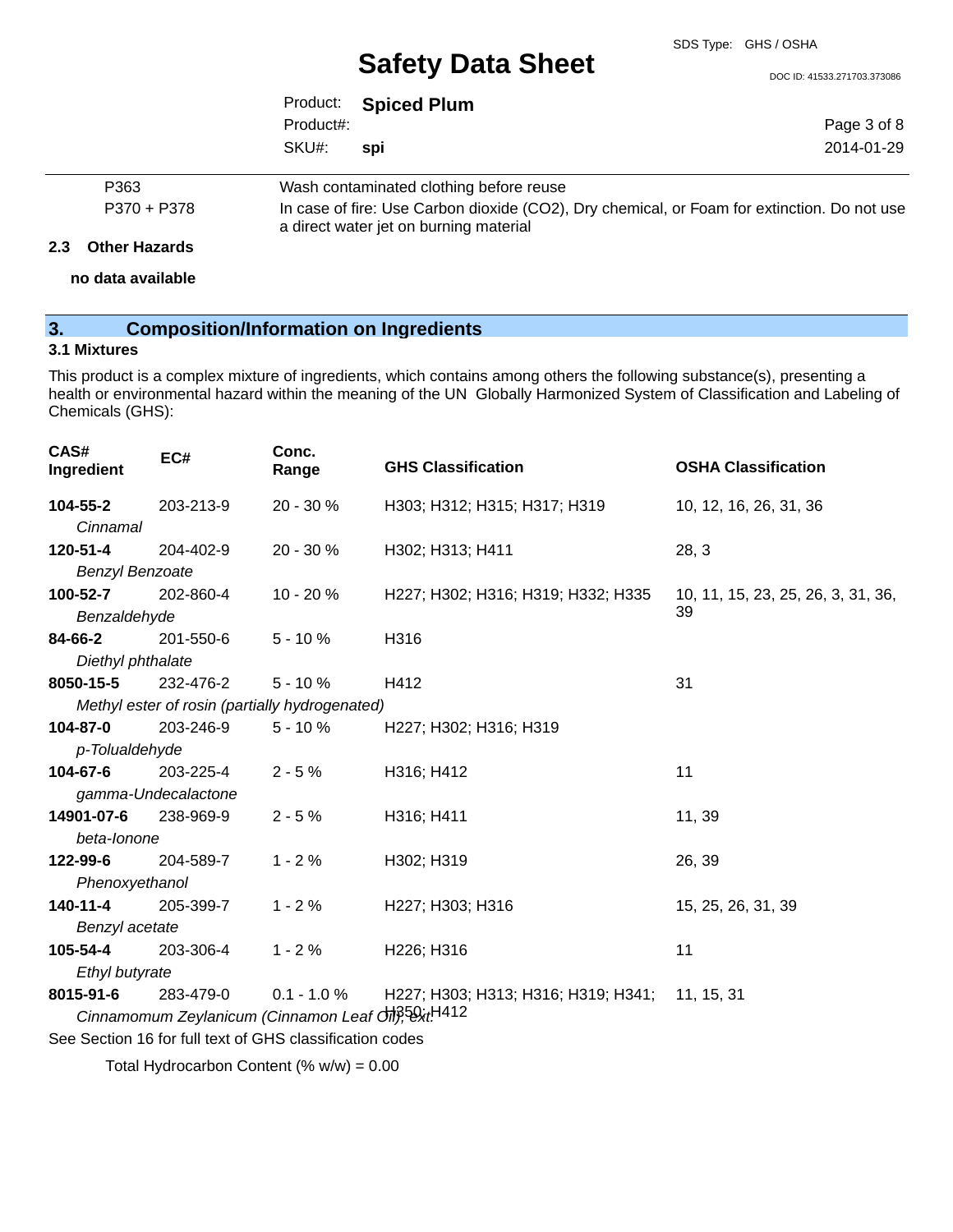SDS Type: GHS / OSHA

DOC ID: 41533.271703.373086

| Product: | <b>Spiced Plum</b> |  |
|----------|--------------------|--|
|----------|--------------------|--|

Product#:

SKU#: **spi** Page 4 of 8 2014-01-29

| 4.                                                                         | <b>First Aid Measures</b>                                   |                                                                                                               |  |  |
|----------------------------------------------------------------------------|-------------------------------------------------------------|---------------------------------------------------------------------------------------------------------------|--|--|
| 4.1                                                                        | <b>Description of first aid measures</b>                    |                                                                                                               |  |  |
|                                                                            | Inhalation:                                                 | Remove from exposure site to fresh air and keep at rest.<br>Obtain medical advice.                            |  |  |
|                                                                            | Eye Exposure:                                               | Flush immediately with water for at least 15 minutes.<br>Contact physician if symptoms persist.               |  |  |
|                                                                            | <b>Skin Exposure:</b>                                       | Remove contaminated clothes. Wash thoroughly with water (and soap).<br>Contact physician if symptoms persist. |  |  |
|                                                                            | Ingestion:                                                  | Rinse mouth with water and obtain medical advice.                                                             |  |  |
| 4.2                                                                        | Most important symptoms and effects, both acute and delayed |                                                                                                               |  |  |
|                                                                            | <b>Symptoms:</b>                                            | no data available                                                                                             |  |  |
| <b>Risks:</b>                                                              |                                                             | Refer to Section 2.2 "Hazard Statements"                                                                      |  |  |
| Indication of any immediate medical attention and special treatment needed |                                                             |                                                                                                               |  |  |
| 4.3                                                                        |                                                             |                                                                                                               |  |  |
|                                                                            | Treatment:                                                  | Refer to Section 2.2 "Response"                                                                               |  |  |
| 5.                                                                         | <b>Fire-Fighting measures</b>                               |                                                                                                               |  |  |
| 5.1                                                                        | <b>Extinguishing media</b>                                  |                                                                                                               |  |  |
|                                                                            | Suitable:                                                   | Carbon dioxide (CO2), Dry chemical, Foam                                                                      |  |  |
|                                                                            | <b>Unsuitable</b>                                           | Do not use a direct water jet on burning material                                                             |  |  |
|                                                                            | 5.2 Special hazards arising from the substance or mixture   |                                                                                                               |  |  |
|                                                                            | <b>During fire fighting:</b>                                | Water may be ineffective                                                                                      |  |  |
|                                                                            | 5.3 Advice for firefighters                                 |                                                                                                               |  |  |

### **6. Accidental Release Measures**

**6.1 Personal precautions, protective equipment and emergency procedures**

Avoid inhalation and contact with skin and eyes. A self-contained breathing apparatus is recommended in case of a major spill.

### **6.2 Environmental precautions**

Keep away from drains, soil, and surface and groundwater.

### **6.3 Methods and materials for containment and cleaning up**

Clean up spillage promptly. Remove ignition sources. Provide adequate ventilation. Avoid excessive inhalation of vapors. Gross spillages should be contained by use of sand or inert powder and disposed of according to the local regulations.

#### **6.4 Reference to other sections**

Not Applicable

### **7. Handling and Storage**

### **7.1 Precautions for safe handling**

Apply according to good manufacturing and industrial hygiene practices with proper ventilation. Do not drink, eat or smoke while handling. Respect good personal hygiene.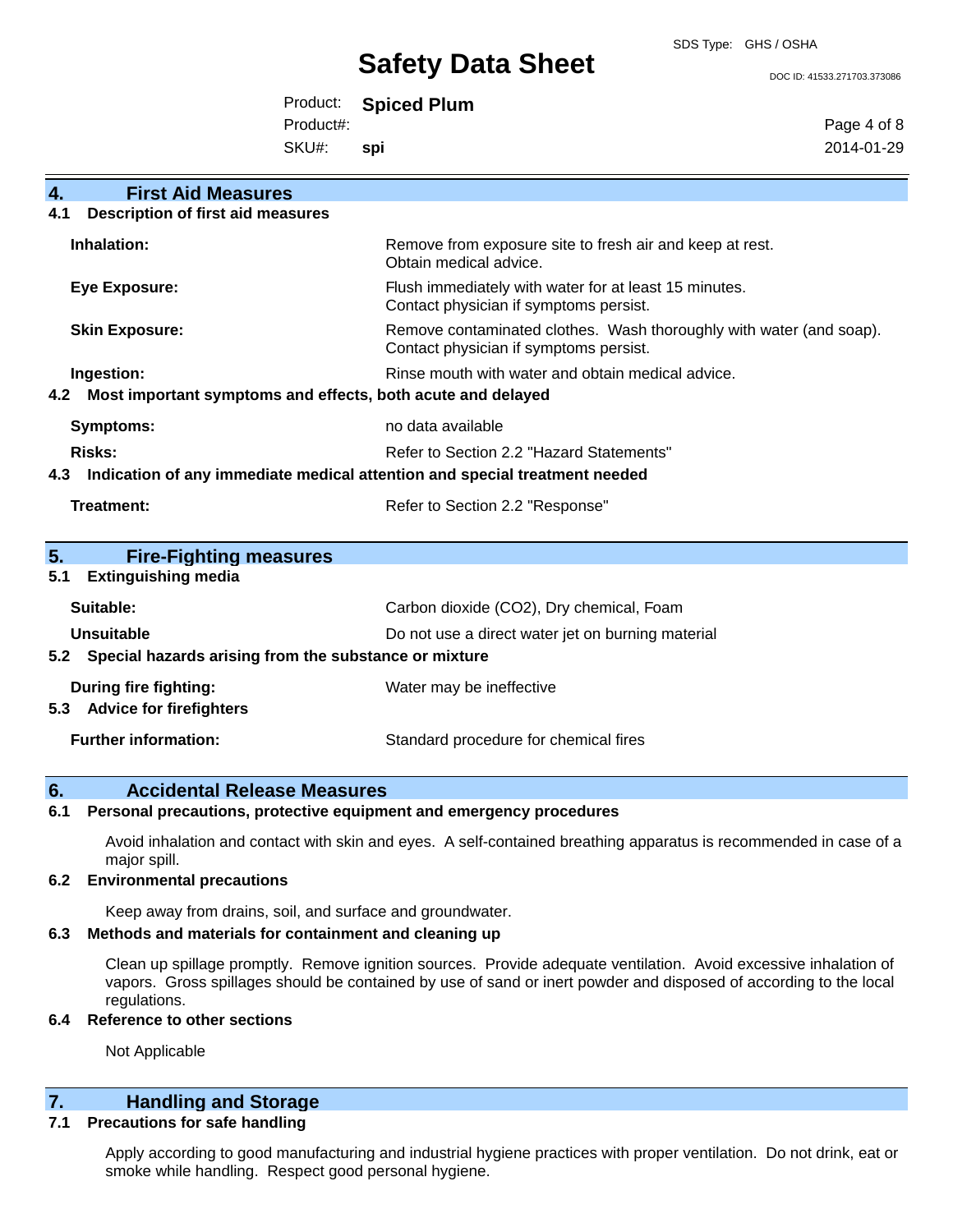DOC ID: 41533.271703.373086

|           | Product: Spiced Plum |  |
|-----------|----------------------|--|
| Product#: |                      |  |
| SKU#:     | – spi                |  |

Page 5 of 8 2014-01-29

#### **7.2 Conditions for safe storage, including any incompatibilities**

Store in a cool, dry and ventilated area away from heat sources and protected from light in tightly closed original container. Avoid plastic and uncoated metal container. Keep air contact to a minimum.

### **7.3 Specific end uses**

No information available

## **8. Exposure Controls/Personal Protection**

### **8.1 Control parameters**

| <b>Exposure Limits:</b>        |                   |                                                                                                                                          |                  |                           |             |                  |
|--------------------------------|-------------------|------------------------------------------------------------------------------------------------------------------------------------------|------------------|---------------------------|-------------|------------------|
| <b>Component</b>               |                   |                                                                                                                                          | ACGIH<br>TWA ppm | ACGIH<br>STEL ppm TWA ppm | <b>OSHA</b> | OSHA<br>STEL ppm |
| 84-66-2                        | Diethyl phthalate |                                                                                                                                          | 5                |                           |             |                  |
| 140-11-4                       | Benzyl acetate    |                                                                                                                                          | 10               |                           |             |                  |
| <b>Engineering Controls:</b>   |                   | Use local exhaust as needed.<br>8.2 Exposure controls - Personal protective equipment                                                    |                  |                           |             |                  |
| Eye protection:                |                   | Tightly sealed goggles, face shield, or safety glasses with brow guards and side shields, etc.<br>as may be appropriate for the exposure |                  |                           |             |                  |
| <b>Respiratory protection:</b> |                   | Avoid excessive inhalation of concentrated vapors. Apply local ventilation where appropriate.                                            |                  |                           |             |                  |
| <b>Skin protection:</b>        |                   | Avoid Skin contact. Use chemically resistant gloves as needed.                                                                           |                  |                           |             |                  |

## **9. Physical and Chemical Properties**

### **9.1 Information on basic physical and chemical properties**

| <b>Appearance:</b>           | Conforms to Standard |
|------------------------------|----------------------|
| Odor:                        | Conforms to Standard |
| Color:                       | Pale Yellow          |
| <b>Viscosity:</b>            | Liquid               |
| <b>Freezing Point:</b>       | Not determined       |
| <b>Boiling Point:</b>        | Not determined       |
| <b>Melting Point:</b>        | Not determined       |
| <b>Flashpoint:</b>           | 175 F (79.44 C)      |
| <b>Auto flammability:</b>    | Not determined       |
| <b>Explosive Properties:</b> | None Expected        |
| <b>Oxidizing properties:</b> | None Expected        |
| Vapor Pressure (mmHg@20 C):  | 0.4084               |
| %VOC:                        | 27.98                |
| Specific Gravity @ 25 C:     | 1.0530               |
| Density @ 25 C:              | 1.0500               |
| Refractive Index @ 25 C:     | 1.5515               |
| Soluble in:                  | Oil                  |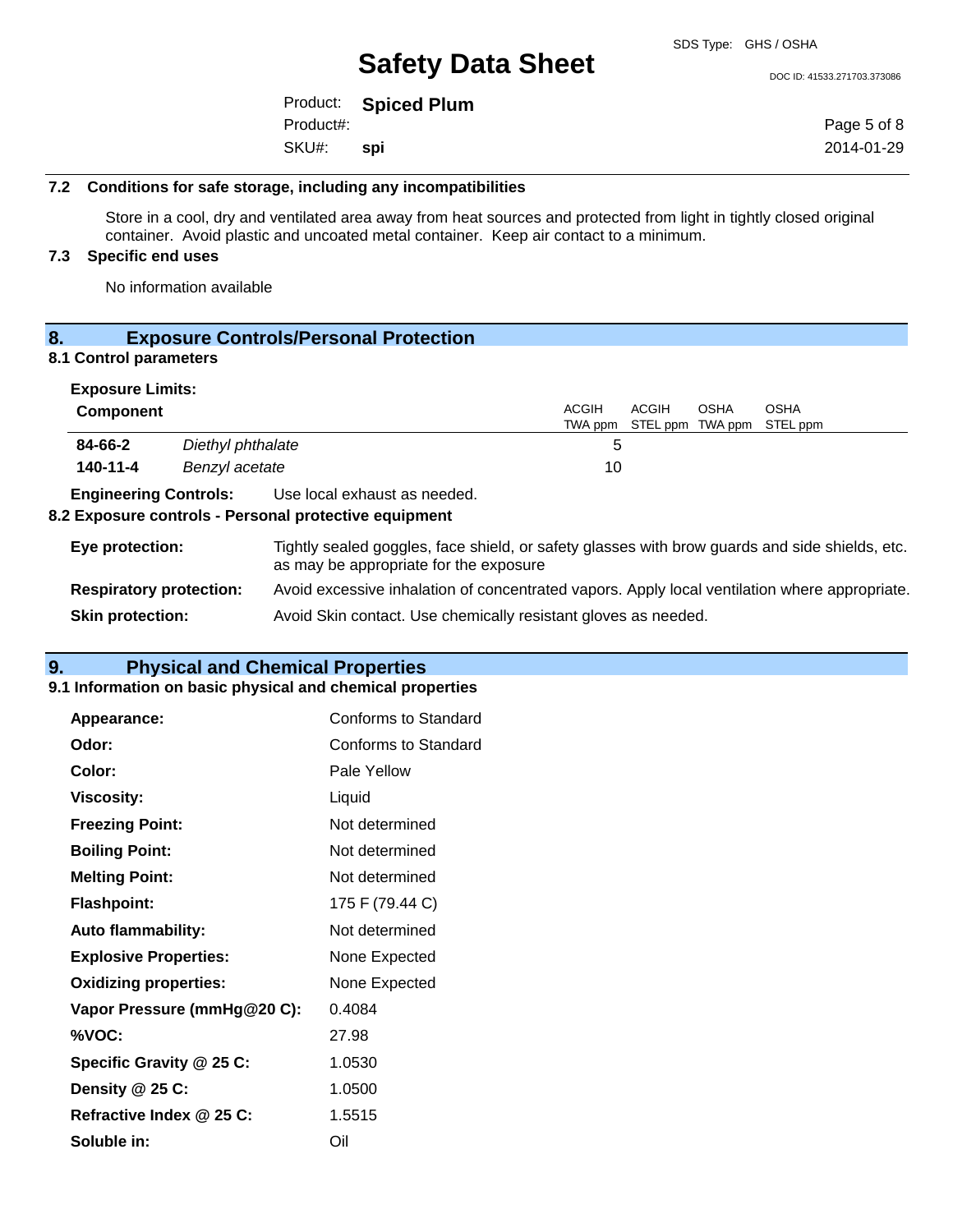SDS Type: GHS / OSHA

#### DOC ID: 41533.271703.373086

Product: **Spiced Plum**

Product#:

SKU#: **spi** Page 6 of 8 2014-01-29

## **10. Stability and Reactivity**

| 10.1 Reactivity                         | None                                               |
|-----------------------------------------|----------------------------------------------------|
| <b>10.2 Chemical stability</b>          | Stable                                             |
| 10.3 Possibility of hazardous reactions | None known                                         |
| 10.4 Conditions to avoid                | None known                                         |
| 10.5 Incompatible materials             | Strong oxidizing agents, strong acids, and alkalis |
| 10.6 Hazardous decomposition products   | None known                                         |

### **11. Toxicological Information 11.1 Toxicological Effects**

| (LD50: 2,046.00) May be harmful if swallowed             |
|----------------------------------------------------------|
| (LD50: 2,170.52) May be harmful in contact with skin     |
| (LC50: 15.79) Harmful if inhaled                         |
| Causes skin irritation                                   |
| Causes serious eye irritation                            |
| Not classified - the classification criteria are not met |
| May cause an allergic skin reaction                      |
| Not classified - the classification criteria are not met |
| May cause cancer                                         |
| Not classified - the classification criteria are not met |
| Not classified - the classification criteria are not met |
| Not classified - the classification criteria are not met |
| Not classified - the classification criteria are not met |
|                                                          |

## **12. Ecological Information**

**12.1 Toxicity**

| <b>Acute acquatic toxicity</b>     |                                                   |
|------------------------------------|---------------------------------------------------|
| <b>Chronic acquatic toxicity</b>   | Harmful to aquatic life with long lasting effects |
| <b>Toxicity Data on soil</b>       | no data available                                 |
| <b>Toxicity on other organisms</b> | no data available                                 |
|                                    |                                                   |
| 12.2 Persistence and degradability | no data available                                 |
| 12.3 Bioaccumulative potential     | no data available                                 |
| 12.4 Mobility in soil              | no data available                                 |
| 12.5 Other adverse effects         | no data available                                 |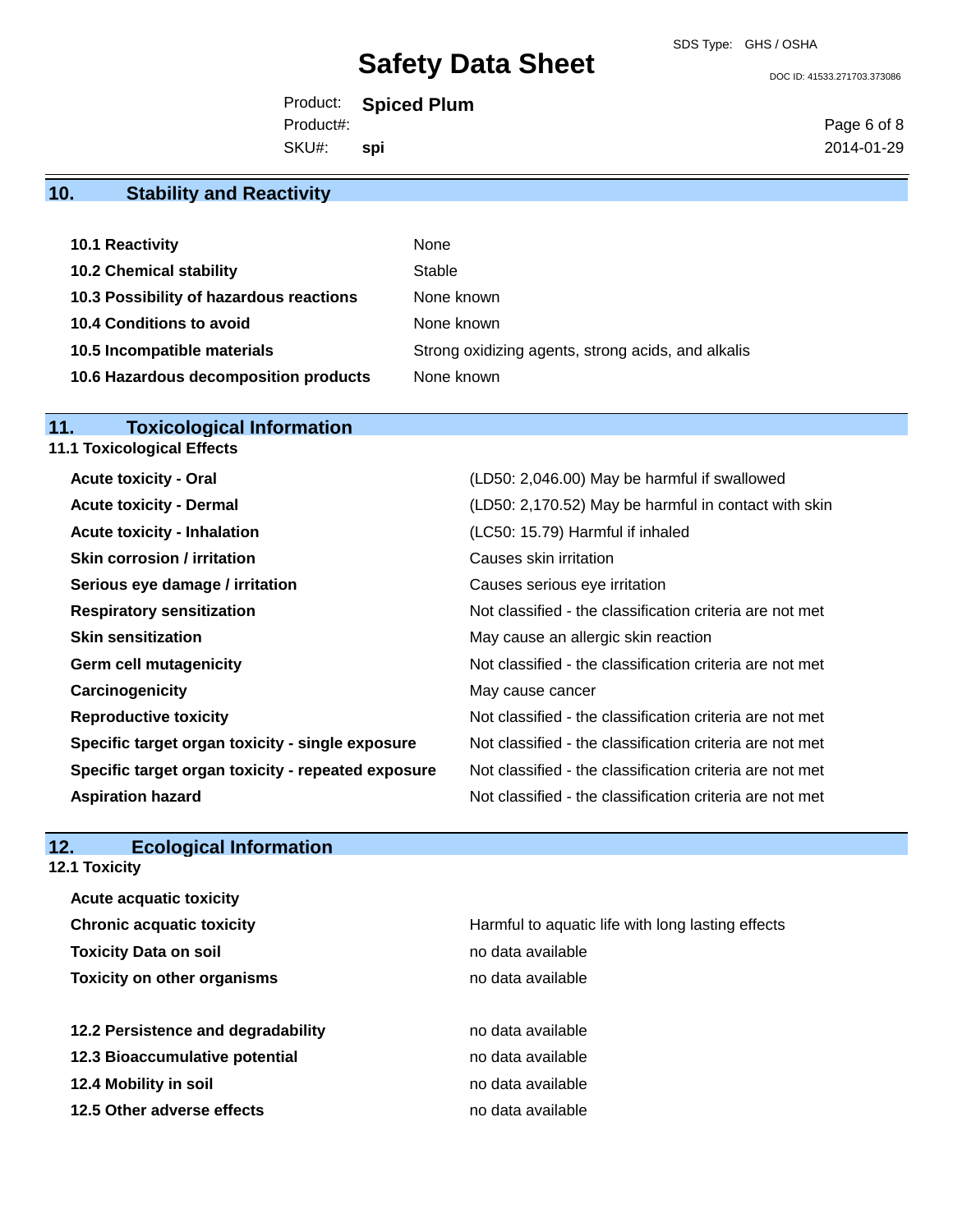#### DOC ID: 41533.271703.373086

Product: **Spiced Plum**

Product#:

SKU#: **spi** Page 7 of 8 2014-01-29

### **13. Disposal Conditions**

### **13.1 Waste treatment methods**

Do not allow product to reach sewage systems. Dispose of in accordance with all local and national regulations. Send to a licensed waste management company.The product should not be allowed to enter drains, water courses or the soil. Do not contaminate ponds, waterways or ditches with chemical or used container.

## **14. Transport Information**

| <b>Regulator</b><br>U.S. DOT (Non-Bulk)<br><b>Chemicals NOI</b>  | <b>Class</b> | <b>Pack Group</b><br>Not Regulated - Not Dangerous Goods | <b>Sub Risk</b> | UN-nr. |
|------------------------------------------------------------------|--------------|----------------------------------------------------------|-----------------|--------|
| <b>ADR/RID (International Road/Rail)</b><br><b>Chemicals NOI</b> |              | Not Regulated - Not Dangerous Goods                      |                 |        |
| <b>IATA (Air Cargo)</b><br><b>Chemicals NOI</b>                  |              | Not Regulated - Not Dangerous Goods                      |                 |        |
| IMDG (Sea)<br><b>Chemicals NOI</b>                               |              | Not Regulated - Not Dangerous Goods                      |                 |        |

| 15.                                        | <b>Regulatory Information</b> |                     |                                                              |  |
|--------------------------------------------|-------------------------------|---------------------|--------------------------------------------------------------|--|
| <b>U.S. Federal Regulations:</b>           |                               |                     |                                                              |  |
| <b>TSCA (Toxic Substance Control Act):</b> |                               |                     | All components of the substance/mixture are listed or exempt |  |
| 40 CFR(EPCRA, SARA, CERCLA and CAA)        |                               |                     | This product contains the following components:              |  |
| 84-66-2                                    | $201 - 550 - 6$ 5 - 10 %      |                     | Diethyl phthalate                                            |  |
| 122-99-6                                   | $204 - 589 - 7$ 1 - 2 %       |                     | Phenoxyethanol                                               |  |
| <b>U.S. State Regulations:</b>             |                               |                     |                                                              |  |
| <b>California Proposition 65 Warning</b>   |                               |                     | This product contains the following components:              |  |
| 94-59-7                                    | 202-345-4                     | $\epsilon$ = 28 ppm | Safrole (NFS)                                                |  |
| $93 - 15 - 2$                              | 202-223-0                     | $\leq$ 12 ppm       | Methyl eugenol (NFS)                                         |  |

**Canadian Regulations:**

**DSL / NDSL** 100.00% of the components are listed or exempt.

## **16. Other Information**

### **GHS H-Statements referred to under section 3**

- H226 : Flammable liquid and vapour **H227** : Combustible liquid
- 
- 
- 
- H317 : May cause an allergic skin reaction H319 : Causes serious eye irritation
- 
- H341 : Suspected of causing genetic defects **H350** : May cause cancer
- 
- 
- H302 : Harmful if swallowed **H303** : May be harmful if swallowed
- H312 : Harmful in contact with skin **H313** : May be harmful in contact with skin
- H315 : Causes skin irritation H316 : Causes mild skin irritation
	-
- H332 : Harmful if inhaled **H**335 : May cause respiratory irritation
	-
- H411 : Toxic to aquatic life with long lasting effects H412 : Harmful to aquatic life with long lasting effects